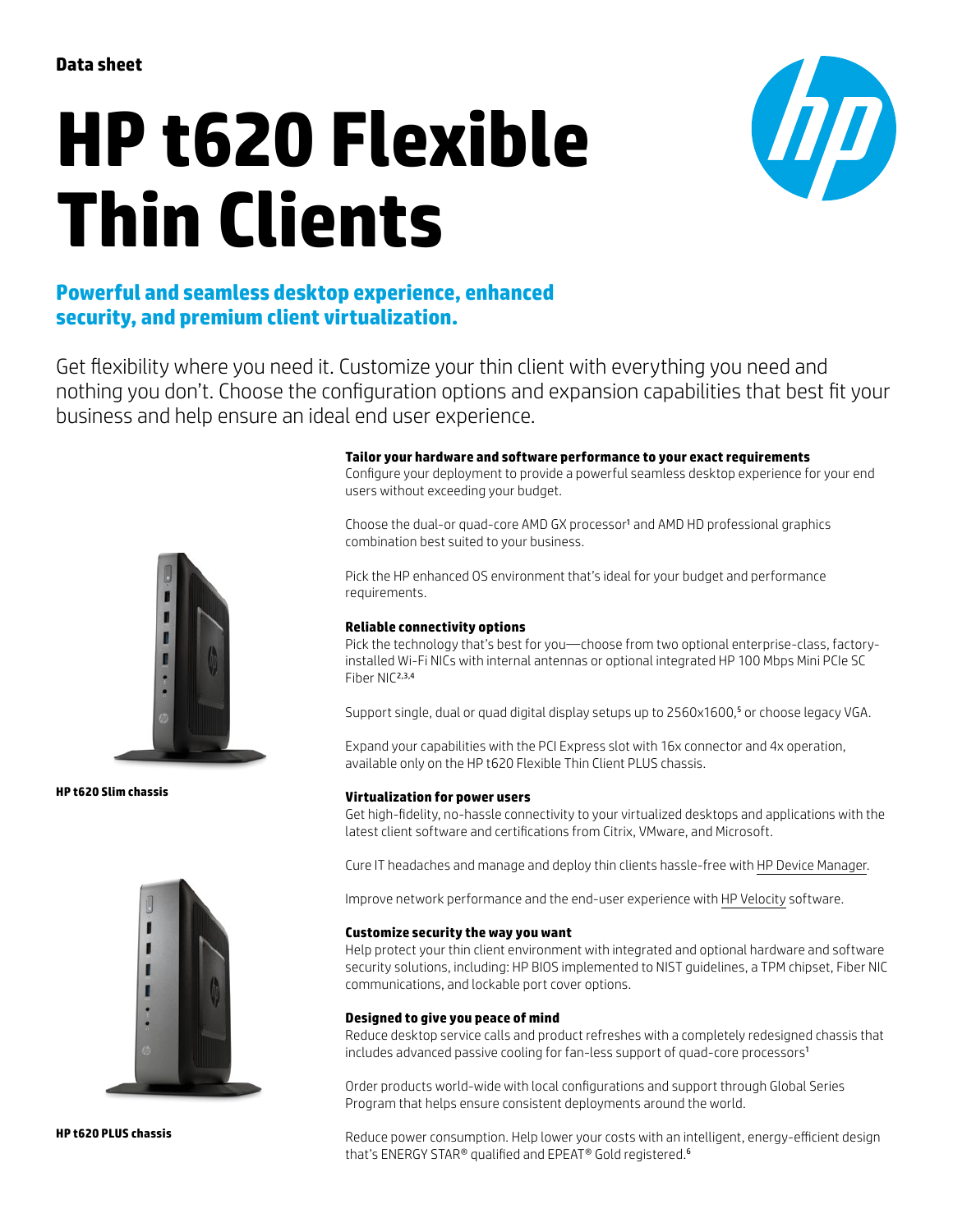## **HP t620 Flexible Thin Clients**

### **Hardware specification**

| <b>Operating Systems</b>           |                                                                                                                                                                                                                                                                                                                                                                                                                                                                                           | Available with preinstalled HP ThinPro, HP Smart Zero Technology, Microsoft Windows Embedded Standard 7E        |  |  |
|------------------------------------|-------------------------------------------------------------------------------------------------------------------------------------------------------------------------------------------------------------------------------------------------------------------------------------------------------------------------------------------------------------------------------------------------------------------------------------------------------------------------------------------|-----------------------------------------------------------------------------------------------------------------|--|--|
| Processor <sup>1</sup>             | AMD GX-217GA Dual-Core APU with AMD Radeon HD 8280E graphics (1.65 GHz); AMD GX-415GA Quad-Core APU with AMD<br>Radeon HD 8330E (1.5 GHz)                                                                                                                                                                                                                                                                                                                                                 |                                                                                                                 |  |  |
|                                    | PLUS: AMD GX-420CA Quad- Core APU with AMD Radeon HD 8400E graphics (2 GHz)                                                                                                                                                                                                                                                                                                                                                                                                               |                                                                                                                 |  |  |
| System memory <sup>3,7</sup>       | 4 GB DDR3L 1600 MHz standard, up to 16 GB                                                                                                                                                                                                                                                                                                                                                                                                                                                 |                                                                                                                 |  |  |
| Storage                            | 16-64GB MLC mSATA SSD                                                                                                                                                                                                                                                                                                                                                                                                                                                                     |                                                                                                                 |  |  |
| <b>Flash memory</b>                |                                                                                                                                                                                                                                                                                                                                                                                                                                                                                           | 16 GB for configurations using HP ThinPro, HP Smart Zero Technology, and Microsoft Windows Embedded Standard 7E |  |  |
| Graphics <sup>8</sup>              | Integrated AMD GX-217GA Dual-Core APU with AMD Radeon HD 8280E graphics (1.65 GHz); AMD GX-415GA Quad-Core APU<br>with AMD Radeon HD 8330E (1.5 GHz)                                                                                                                                                                                                                                                                                                                                      |                                                                                                                 |  |  |
|                                    | PLUS: Integrated AMD GX-420CA Quad- Core APU with AMD Radeon HD 8400E graphics (2 GHz); AMD FirePro 2270 (optional)                                                                                                                                                                                                                                                                                                                                                                       |                                                                                                                 |  |  |
|                                    | Notes:AMD Radeon HD 8280E graphics available on dual-core 1.65 GHz processor only. AMD Radeon HD 8330E graphics available on quad-core 1.5 GHz processor only.<br>Either 2 x DisplayPort 1.2 from factory, or $1 \times$ DisplayPort 1.2 (active) and $1 \times VGA$ (in option port)<br>AMD FirePro 2270 option includes 2 x DVI-I adapter. 2 x DisplayPort 1.2 adapter available as after-market option.<br>AMD Radeon HD 8400E graphics available on guad-core 2.0 GHz processor only. |                                                                                                                 |  |  |
| <b>Monitor support</b>             | 2 x DisplayPort 1.2, or 1 x DisplayPort 1.2 and 1 x VGA (some models)<br>(see other monitor support options, above)                                                                                                                                                                                                                                                                                                                                                                       |                                                                                                                 |  |  |
| Audio                              | Internal amplified speaker, 1/8-inch mini jack out, full 24-bit stereo, up to 192kHz sample rate, 1/8-inch mini jack<br>microphone in; 24-bit stereo; up to 192 kHz sample rate input, audio line in and out connectors on rear panel.                                                                                                                                                                                                                                                    |                                                                                                                 |  |  |
| Communications <sup>2,3,4,9</sup>  | 10/100/1000 Gigabit Ethernet (RJ-45) (actual speeds may vary)<br>Broadcom 802.11 a/b/g/n Wi-Fi with dual internal antennas (optional)<br>Broadcom 802.11ac with dual internal antennas (optional)<br>HP 100 Mbps Mini PCIe SC Fiber NIC (factory-installed option)                                                                                                                                                                                                                        |                                                                                                                 |  |  |
| Ports and connectors <sup>10</sup> | Standard models: Front: 2 USB 2.0, 2 USB 3.0, 1 Headphone, 1 Microphone; Rear: 2 USB 2.0, 2 DisplayPort 1.2, 1 RJ45, 1<br>Audio Line-in, 1 Audio Line-Out, 1PS/2 KB, 1 PS/2 Mouse, 1 Configurable Port= 1 Serial (Default) or Fiber NIC or VGA; Hidden:<br>2 USB 2.0                                                                                                                                                                                                                      |                                                                                                                 |  |  |
|                                    | PLUS models: Front: 2 USB 2.0, 2 USB 3.0, 1 Headphone, 1 Microphone; Rear: 2 USB 2.0, 2 DisplayPort 1.2, 1 RJ45, 1 Audio<br>Line-in, 1 Audio Line-Out, 1PS/2 KB, 1 PS/2 Mouse, 1 Configurable Port= 1 Serial (Default) or Fiber NIC or VGA; 1 Riser Card/<br>Expansion Slot (PCIe 2nd Gen, x16 slot with x4 channels), 1 additional serial, 1 additional Parallel; Hidden: 2 USB 2.0                                                                                                      |                                                                                                                 |  |  |
|                                    | Quad-head video models: 4 USB 2.0 (2 front/2 rear), 2 USB 3.0 (rear), 2 DVI-I, 2 DisplayPort, 2 PS/2, 2 serial,<br>1 parallel, 1 RJ-45 (PCIe slot is occupied by AMD FirePro 2270 card).                                                                                                                                                                                                                                                                                                  |                                                                                                                 |  |  |
| Input devices                      | Standard keyboard and optical mouse included (USB or PS/2)                                                                                                                                                                                                                                                                                                                                                                                                                                |                                                                                                                 |  |  |
| Expansion                          | PLUS only: 1 half-height PCIe x16 (x4 channels)                                                                                                                                                                                                                                                                                                                                                                                                                                           |                                                                                                                 |  |  |
| Power                              | Standard chassis: 65W worldwide auto-sensing 100-240 VAC 50-60Hz surge-tolerant power supply<br>PLUS chassis: 85W worldwide auto-sensing 100-240 VAC 50-60Hz surge-tolerant power supply                                                                                                                                                                                                                                                                                                  |                                                                                                                 |  |  |
| Environmental <sup>6</sup>         | ENERGY STAR qualified; EPEAT registered rated; Low halogen <sup>11</sup>                                                                                                                                                                                                                                                                                                                                                                                                                  |                                                                                                                 |  |  |
| Dimensions (WxDxH)                 | Standard chassis (vertical orientation)                                                                                                                                                                                                                                                                                                                                                                                                                                                   | PLUS chassis (vertical orientation)                                                                             |  |  |
|                                    | With stand: 8.7 x 1.6 x 9.5 in (22x4x24 cm)                                                                                                                                                                                                                                                                                                                                                                                                                                               | With stand: 8.7 x 2.6 x 9.5 in (22 x 6.5 x 24 cm)                                                               |  |  |
| Weight                             | Standard chassis                                                                                                                                                                                                                                                                                                                                                                                                                                                                          | PLUS chassis                                                                                                    |  |  |
|                                    | With stand: 3 lbs (1.36 kg)                                                                                                                                                                                                                                                                                                                                                                                                                                                               | With stand: 4.49 lb (2.04 kg)                                                                                   |  |  |
| Warranty <sup>12</sup>             | Limited three-year hardware warranty                                                                                                                                                                                                                                                                                                                                                                                                                                                      |                                                                                                                 |  |  |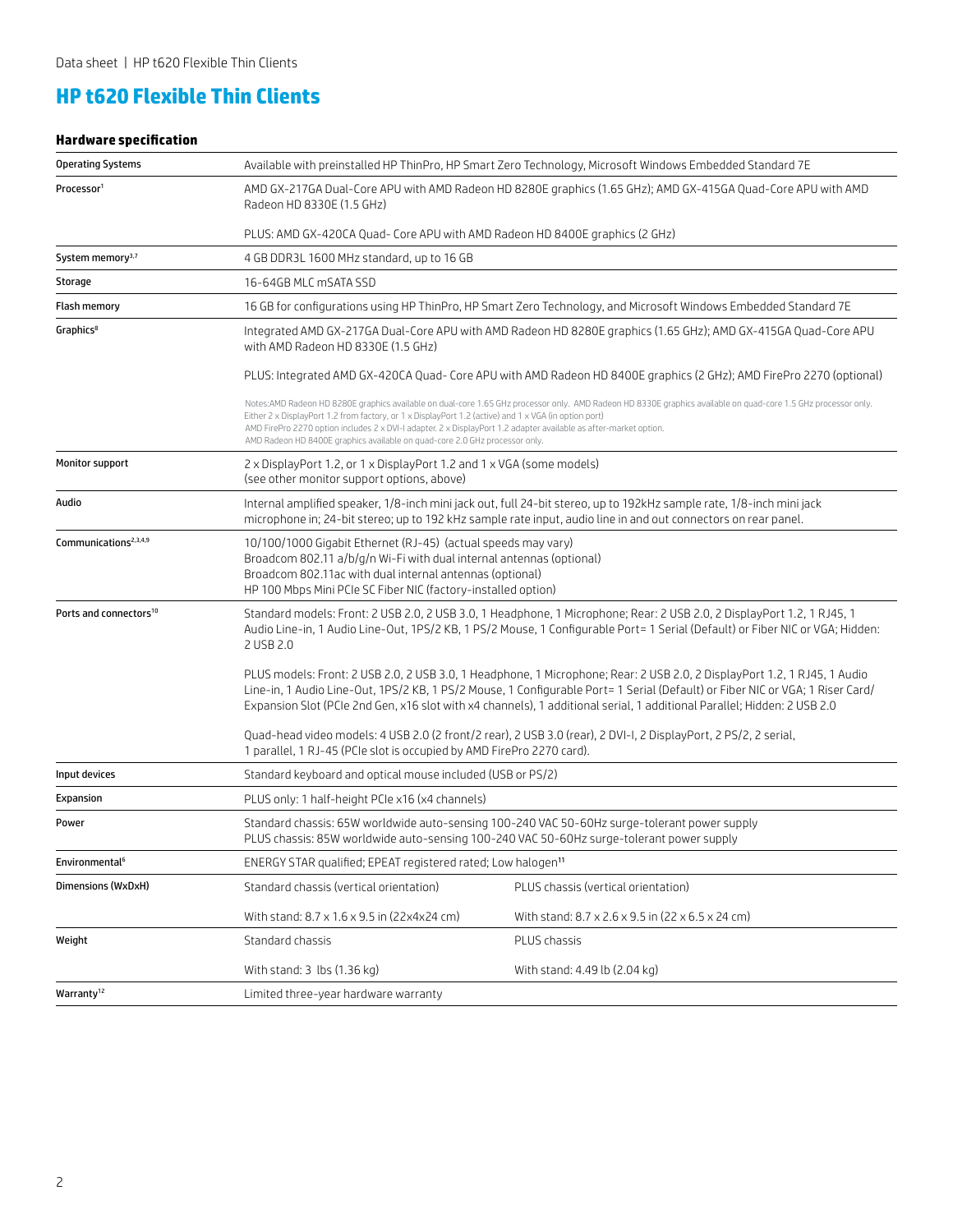## **HP t620 Flexible Thin Clients**

|                                                                           |                | Smart Zero | ThinPro    | WES 7E           |
|---------------------------------------------------------------------------|----------------|------------|------------|------------------|
| <b>Host Environment</b>                                                   | Protocol       |            |            |                  |
| Microsoft Remote Desktop Services                                         | RemoteFX (RFX) | $\bullet$  | $\bullet$  | $\bullet$        |
|                                                                           | <b>RDP</b>     | $\bullet$  | $\bullet$  | $\bullet$        |
| Citrix                                                                    | ICA            | $\bullet$  | $\bullet$  | $\bullet$        |
|                                                                           | <b>HDX</b>     | $\bullet$  | $\bullet$  | $\bullet$        |
| VMware Horizon View                                                       | <b>RDP</b>     | $\bullet$  |            | $\bullet$        |
|                                                                           | PCoIP          | $\bullet$  | $\bullet$  | $\bullet$        |
| <b>Protocol Clients</b>                                                   |                |            |            |                  |
| Citrix Receiver*                                                          |                | 12.1.5     | 3.3(S)     | 4.0              |
| Microsoft Remote Desktop Client                                           |                |            | 8          | 8                |
| VMware Horizon View Client*                                               | 1.7            | 2.1        | 2.1        | 5.4              |
| Remote Graphics Software (RGS)                                            |                |            | Via Add-on | $\bullet$        |
| HP TeemTalk Terminal Emulator                                             |                | 7.3        | 7.3        | 7.3              |
| Free RDP                                                                  |                | 1.0        | 1.0        |                  |
| <b>Browser Support</b>                                                    |                |            |            |                  |
| Mozilla Firefox                                                           |                | 19         | 19         |                  |
| Internet Explorer                                                         |                |            |            | $\mathsf 9$      |
| Security                                                                  |                |            |            |                  |
| Smart Card                                                                |                | $\bullet$  | $\bullet$  | $\bullet$        |
| Logon Manager                                                             |                |            |            | $\bullet$        |
| Read Only Operating System                                                |                |            |            |                  |
| 802.1x                                                                    |                | $\bullet$  | $\bullet$  | $\bullet$        |
| Enhanced Write Filter (EWF)                                               |                |            |            | EWF              |
| File-Based Write Filter (FBWF) Unified                                    |                |            |            | FBWF             |
| Microsoft Firewall                                                        |                |            |            | $\bullet$        |
| <b>Session brokers</b>                                                    |                |            |            |                  |
| Citrix XenDesktop                                                         |                | $\bullet$  | $\bullet$  | $\bullet$        |
| VMware Horizon View                                                       |                | 2.1        | 2.1        | 5.4              |
| Leostream Desktop Connection<br>broker (available from vendor<br>website) |                |            |            | from vendor site |
| <b>Management Tools</b>                                                   |                |            |            |                  |
| HP Device Manager                                                         |                | $\bullet$  | $\bullet$  | $\bullet$        |
| HP ThinState                                                              |                |            | $\bullet$  | $\bullet$        |
| HP Easy Tools                                                             |                |            |            | $\bullet$        |
| HP Smart Zero Client Services                                             |                | $\bullet$  |            |                  |
| Microsoft SCCM/EDM agent                                                  |                |            |            | $\bullet$        |
| <b>Additional Components</b>                                              |                |            |            |                  |
| <b>HP Velocity</b>                                                        |                | $\bullet$  | $\bullet$  | $\bullet$        |
| HP Connection Manager                                                     |                |            | $\bullet$  | $\bullet$        |
| HP Universal Print Driver                                                 |                |            |            | $\bullet$        |
| Windows Media Player                                                      |                |            |            | $12$             |